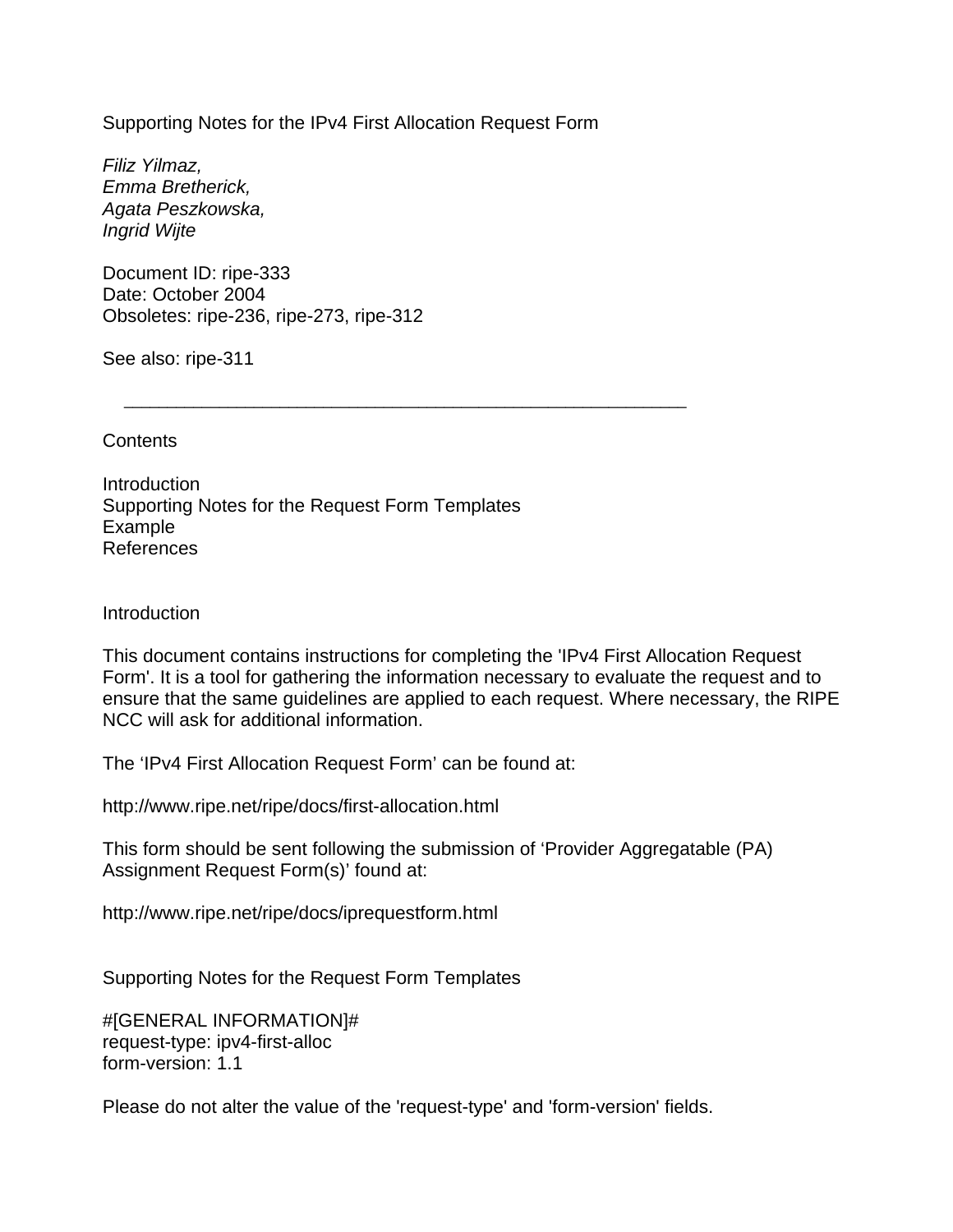x-ncc-regid:

The Registry Identifier (RegID) must be included in every message sent to <hostmaster@ripe.net>. It is used to identify the Local Internet Registry (LIR). It has the following format:

<country code>.<organisation name>

Warning: Requests sent to the RIPE NCC that lack a proper RegID (x-ncc-regid) will bounce back to the sender.

#[REQUESTER TEMPLATE]# % % Please enter the details of the person at your Local % Internet Registry (LIR) who is submitting this request. name: phone: fax-no: e-mail: nic-hdl:

A nic-handle (nic-hdl) is a unique identifier for a person or a role object. It is generated by the database when creating the object. It has the following format: <initials>[number]-RIPE

For example: HOHO15-RIPE

More information can be found at:

http://www.ripe.net/ripe/docs/databaseref-manual.html

#[CURRENT ADDRESS SPACE]# % % Does the organisation (LIR) that is submitting this % request have address space in use for infrastructure % Enter "Yes" or "No". current-address:

If your organisation already has IP address space please state "Yes" (this does not include address space for customers' networks).

#[CURRENT ADDRESS SPACE PREFIX TEMPLATE]# % % If you have answered "Yes" to the question above please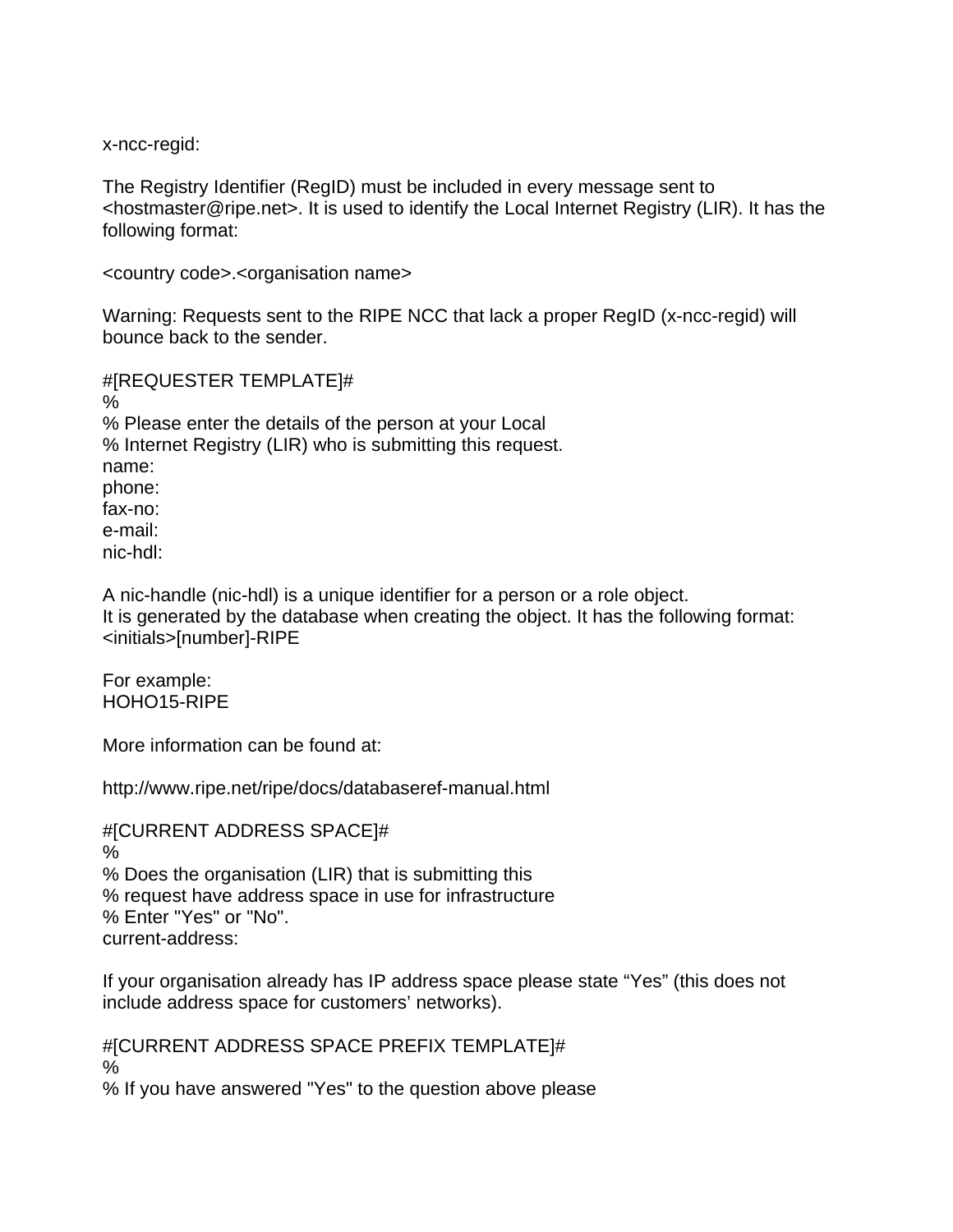% list prefixes currently used. % actual-prefix:

Please repeat the 'actual-prefix:' field for all subnets currently in use by your organisation.

In the 'actual-prefix' field please enter the actual prefixes in CIDR (slash) notation that you are currently using (i.e. x.x.x.x/xx).

#[DATABASE TEMPLATE(S)]#

%

% Please fill in the necessary details below so that the % Hostmaster can create an inetnum object after allocating % a block to you. If it is necessary to create a maintainer object % please include that template too.

inetnum:

netname: descr: [Provider / Enterprise] Local Registry descr: \*specify the name of the LIR's organisation\* country: \*specify the country code\* org: \*specify org ID here\* admin-c: \*insert nic-handle of administrative contact\* tech-c: \*insert nic-handle of technical contact\* status: ALLOCATED PA mnt-by: RIPE-NCC-HM-MNT mnt-lower: \*specify mntner name here\* mnt-routes:\*specify mntner name here\* notify: \*specify e-mail address\* changed: hostmaster@ripe.net source: RIPE

The "inetnum:" attribute (the IPv4 network range) should be left blank. It will be chosen by the RIPE NCC from the available IPv4 address space allocated to it by the Internet Assigned Numbers Authority (IANA).

The "netname:" attribute should be left blank. It will be chosen by the RIPE NCC.

The first "descr:" attribute will always indicate that this network is allocated to either a Provider or an Enterprise LIR. In the second "descr:" attribute enter the registered/legal organisation name of the LIR.

The "country:" attribute describes the country or countries the network will operate in. If the network is multi-national a "#" can be used to allow multiple ISO country codes to be listed using a single "country:" attribute.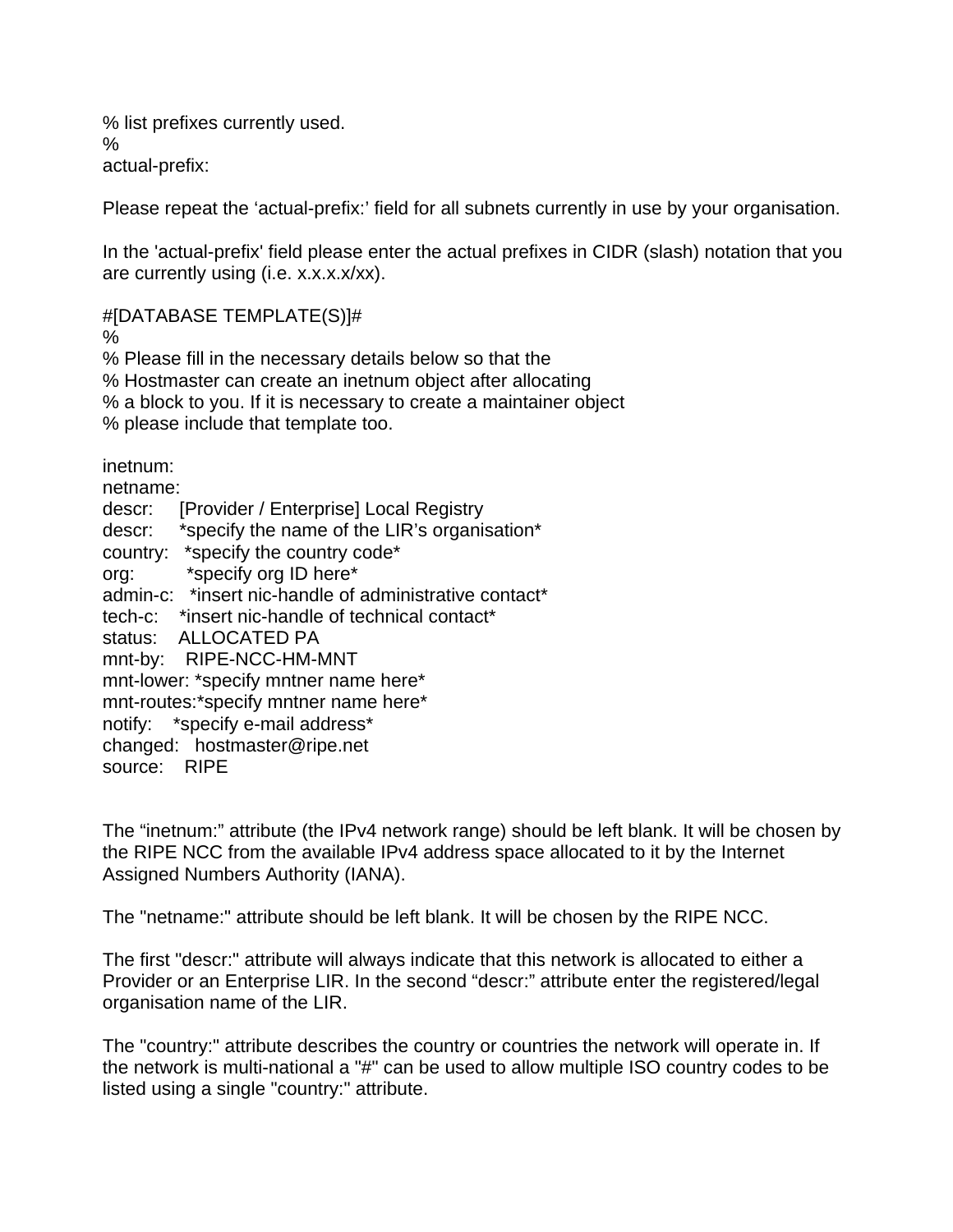For example: country: NL # ES IT

The "org:" attribute should specify the Org ID for the organisation that will use the address space. This object must be created in advance.

The "admin-c:" attribute contains the nic-hdl for the administrative contact person at the LIR. This person should be administratively responsible for the network. A **role** object nichdl can also be used in this attribute.

The "tech-c:" attribute contains the nic-hdl for the technical contact person at the LIR. This person should have technical knowledge of the network and will preferably be working onsite. A **role** object nic-hdl can also be used in this attribute.

The "status:" attribute must be ALLOCATED PA.

The "mnt-by:" attribute must be RIPE-NCC-HM-MNT.

The "mnt-lower:" and "mnt-routes:" attributes provide hierarchical authentication. They authenticate the creation of more specific **inetnum** objects or **route** objects within the allocation block. The LIR's maintainer must be referenced here.

The "notify:" attribute specifies the e-mail address that will receive notifications of any changes made to the object.

The "changed:" attribute must be hostmaster@ripe.net.

The "source:" attribute must be RIPE.

If you already have a maintainer there is no need to complete the mntner template below.

| *specify mntner name here*                    |  |  |
|-----------------------------------------------|--|--|
| *descriptive comments*                        |  |  |
| *insert nic-handle of administrative contact* |  |  |
| *insert nic-handle of technical contact*      |  |  |
| *specify e-mail address*                      |  |  |
| *specify e-mail address*                      |  |  |
| *specify authorisation*                       |  |  |
| *specify mntner name here*                    |  |  |
| referral-by: RIPE-DBM-MNT                     |  |  |
| changed: hostmaster@ripe.net                  |  |  |
| <b>RIPE</b>                                   |  |  |
|                                               |  |  |

The "mntner:" attribute should reflect the LIR's organisation name.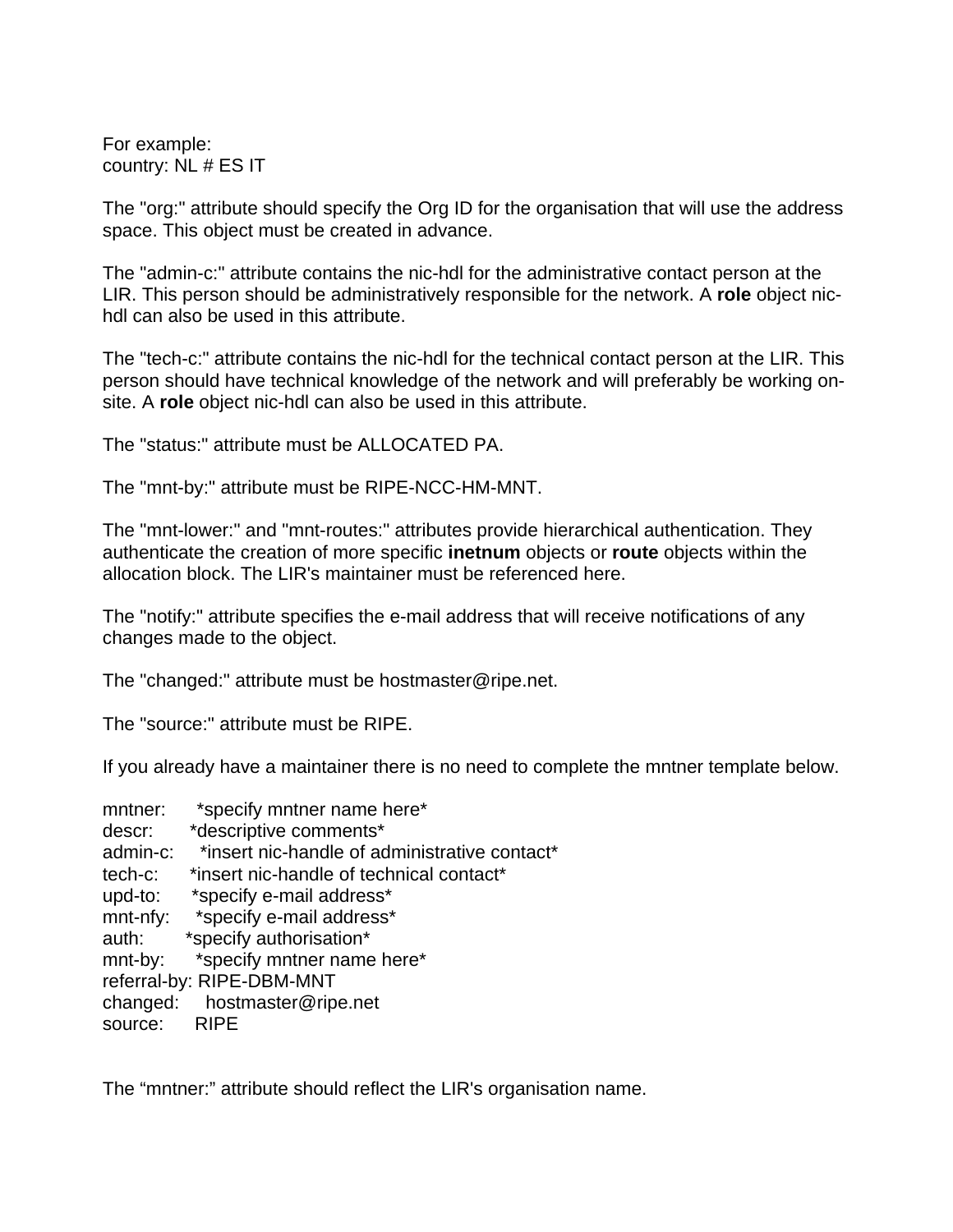The "descr:" attribute should be used to give a short description of the object.

For example:

"Maintainer for objects of <organisation name>"

The "upd-to:" attribute specifies the e-mail address that will be notified of all failed attempts to modify objects protected by the maintainer.

The "mnt-nfy:" attribute specifies the e-mail address that will be notified of all successful updates to objects protected by the maintainer.

The "auth:" attribute specifies the authentication scheme you have chosen to protect your objects. The different schemes can be found at:

http://www.ripe.net/db/support/security/index.html

PGP cannot be used as authentication when creating a maintainer. If you wish to use PGP you must choose another authentication and then modify the object after its creation.

In the "mnt-by:" attribute you should enter the name of the maintainer protecting this object. Usually this will be the same value as the "mntner:" attribute, as the object will protect itself.

The "referral-by:" attribute must be RIPE-DBM-MNT.

The "changed:" attribute must be hostmaster@ripe.net.

The "source:" attribute must be RIPE.

## #[INSERT SUPPLEMENTAL COMMENTS]#

%

% Please add any supplementary information that you think

% may facilitate the evaluation of this request below.

%

% Please give an explanation of how much address space you

% expect to assign within the next three months. This information

% will facilitate the evaluation of your first allocation size.

You may also use this area/space for any additional comments you feel are important and did not fit within the previous templates.

## #[END OF REQUEST]#

Please insert your signature in plain text (with your full name) after the above header. The Robot will not process any information included here.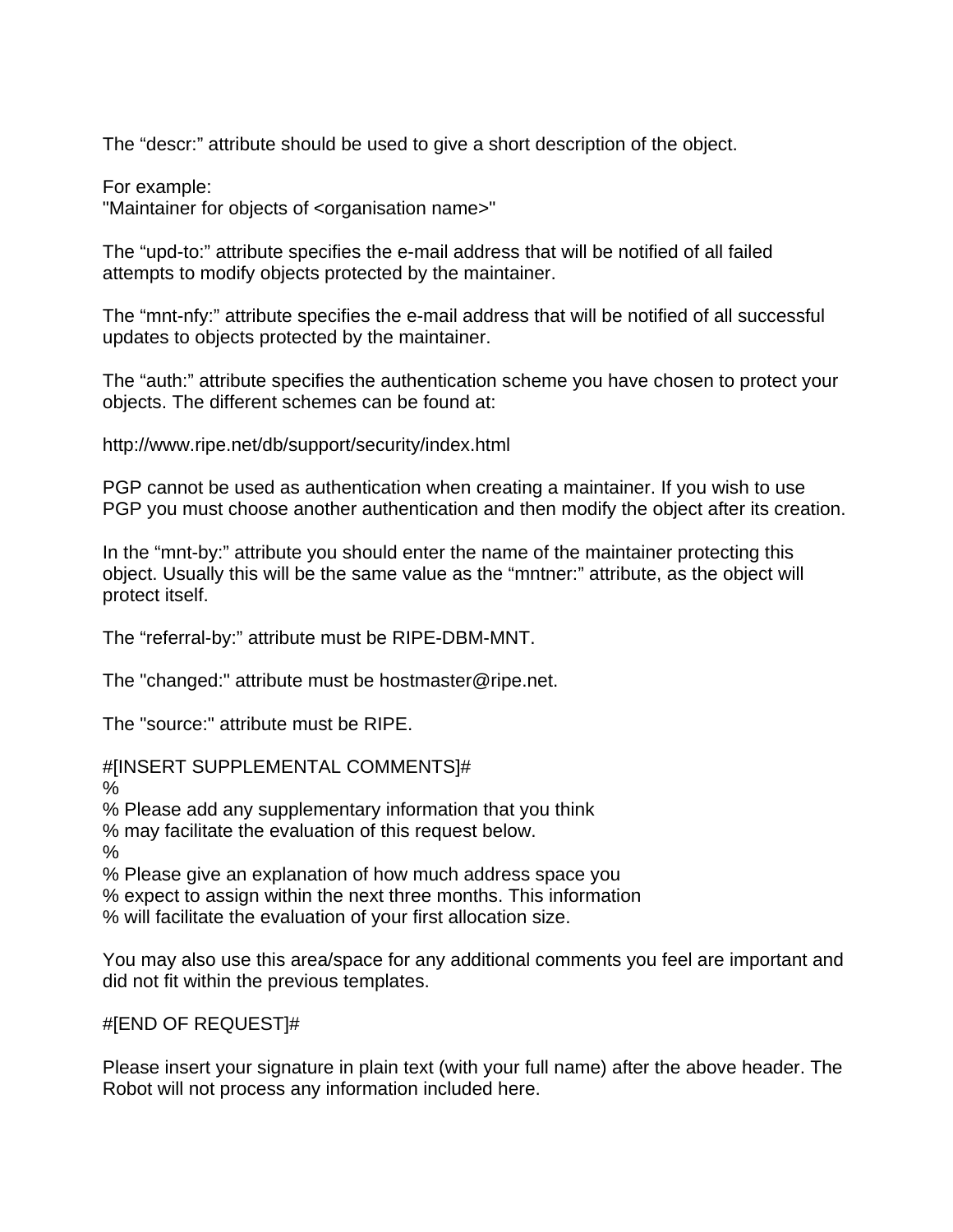Example

#[GENERAL INFORMATION]# request-type: ipv4-first-alloc form-version: 1.1 x-ncc-regid: nn.santa

## #[REQUESTER TEMPLATE]#

% % Please enter the details of the person at your Local Internet % Registry (LIR) who is submitting this request. name: Santa Claus phone: +999 555 5555 fax-no: +999 555 5556 e-mail: santa.claus@nowhere.nn nic-hdl: HOHO15-RIPE

## #[CURRENT ADDRESS SPACE]#

 $\frac{0}{0}$ % Does the organisation (LIR) that is submitting this % request have address space in use for infrastructure % Enter "Yes" or "No". current-address: Yes

#[CURRENT ADDRESS SPACE USAGE TEMPLATE]# % % If you have answered "Yes" to the question above please % list prefixes currently used. % actual-prefix: 193.1.193.0/26 actual-prefix: 193.1.193.64/27 actual-prefix: 193.1.193.96/27 actual-prefix: 193.1.193.128/25 actual-prefix: 193.1.193.0/24

#[DATABASE TEMPLATE(S)]#

%

% Please fill in the necessary details below so that the

% Hostmaster can create an inetnum object after allocating

% a block to you. If it is necessary to create a maintainer object

% please include that template too.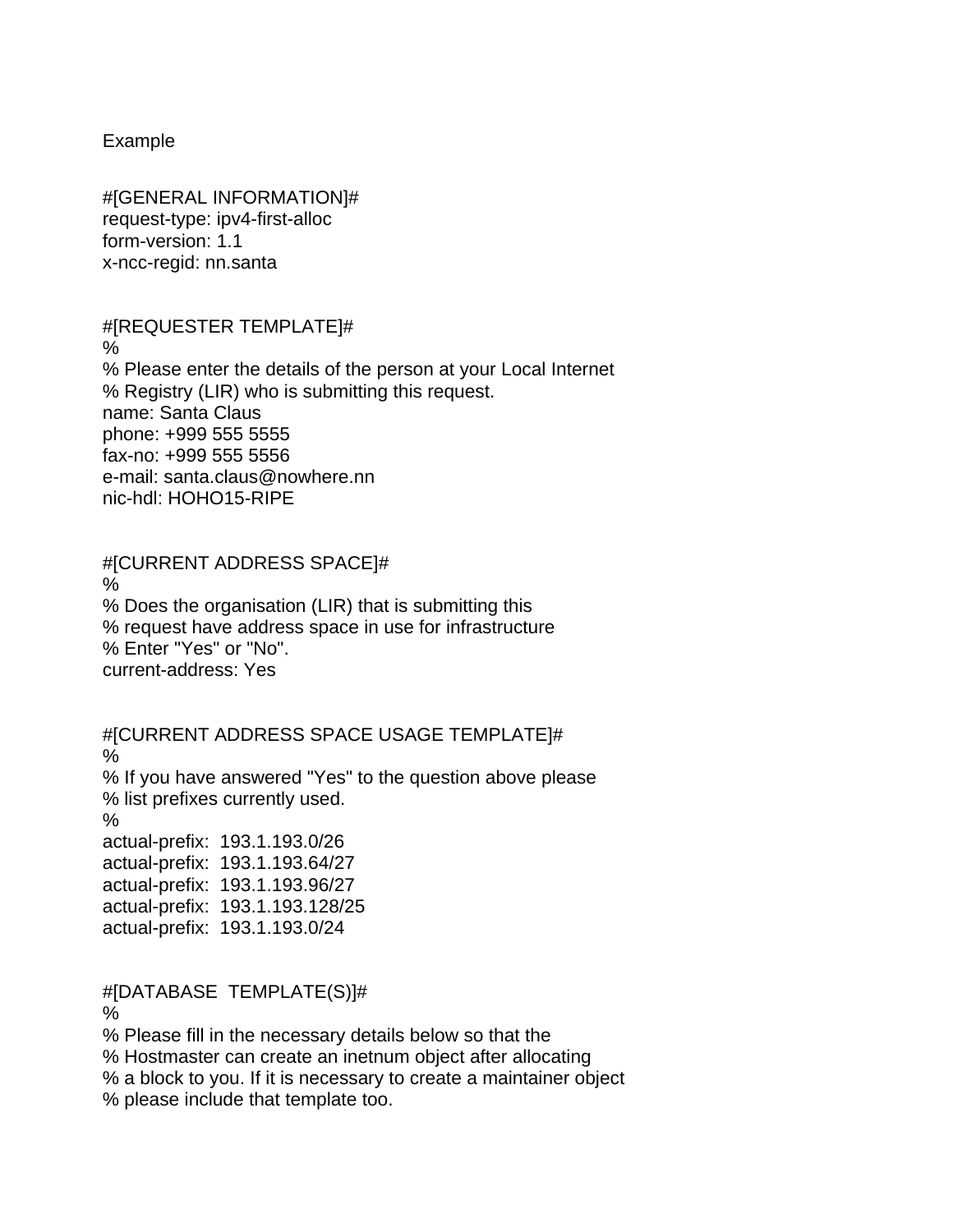| inetnum: |                                              |
|----------|----------------------------------------------|
| netname: |                                              |
| descr:   | <b>Provider Local Registry</b>               |
| descr:   | Santa's Workshop Inc.                        |
| country: | <b>NN</b>                                    |
| org:     | ORG-SANT1-RIPE                               |
| admin-c: | HOHO15-RIPE                                  |
| tech-c:  | HOHO15-RIPE                                  |
| status:  | <b>ALLOCATED PA</b>                          |
| mnt-by:  | RIPE-NCC-HM-MNT                              |
|          | mnt-lower: SANTA-MNT                         |
|          | mnt-routes: SANTA-MNT                        |
| notify:  | ripe-notify@nowhere.nn                       |
| changed: | hostmaster@ripe.net                          |
| source:  | <b>RIPE</b>                                  |
| mntner:  | SANTA-MNT                                    |
| descr:   | Santa's Workshop Inc. Maintainer             |
| admin-c: | HOHO15-RIPE                                  |
| tech-c:  | HOHO15-RIPE                                  |
| upd-to:  | santa@nowhere.nn                             |
| mnt-nfy: | role@nowhere.nn                              |
| auth:    | MD5-PW \$1\$rHVeTQ7w\$wywuM6zU2zZhA9HfDu4o4/ |
| mnt-by:  | <b>SANTA-MNT</b>                             |
|          | referral-by: RIPE-DBM-MNT                    |
| changed: | hostmaster@ripe.net                          |
| source:  | <b>RIPE</b>                                  |

# [INSERT SUPPLEMENTAL COMMENTS]#

%

% Please add any supplementary information that you think

% may facilitate the evaluation of this request below.

%

% Please give an explanation of how much address space you

% expect to assign within the next three months. This information

% will facilitate the evaluation of your first allocation size.

All current address space listed will be returned to nn.teleco (our previous provider) three months after we receive an allocation.

We expect to assign a /23 and a /24 for our own infrastructure and a further /23 for customers within the first three months.

#[END of REQUEST]#